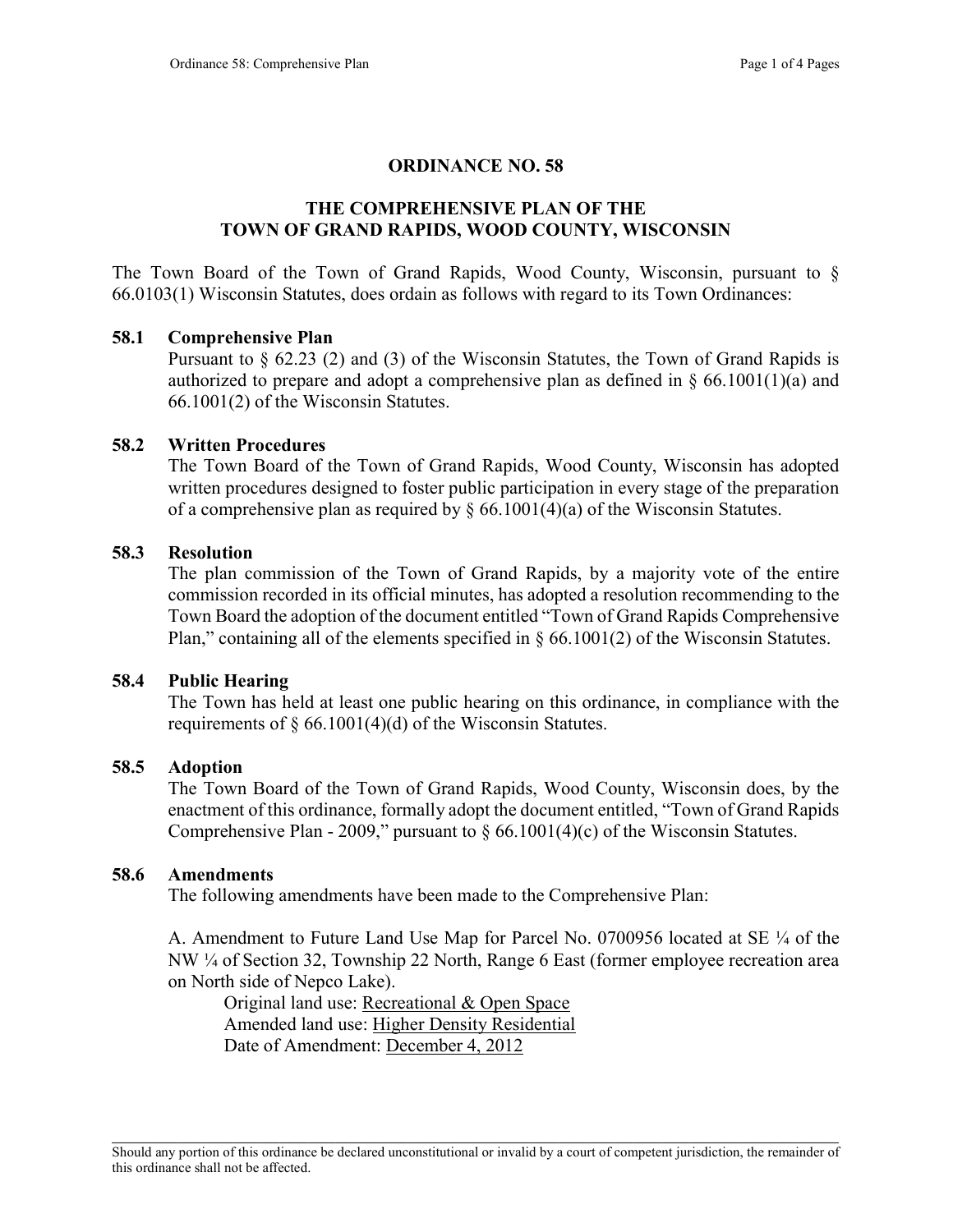B. Amendment to Future Land Use Map for Parcel No. 0700957 located at the North 300 feet of the East 500 feet of the S  $\frac{1}{2}$  of the SE  $\frac{1}{2}$  of the SE  $\frac{1}{4}$  of the Frl. NW  $\frac{1}{4}$  in Section 32, Township 22 North, Range 6 East

 Original land use: Recreational & Open Space Amended land use: Higher Density Residential Date of Amendment: December 4, 2012

C. Amendment to Future Land Use Map for Parcel No. 0700264B CSM #1183 located at the NE ¼ of the NE ¼ of Section 16, Township 22 North, Range 6 East Original land use: Higher Density Residential Amended land use: Commercial Date of Amendment: December 4, 2012

D. Amendment to Future Land Use Map for Parcel No. 0701048 located at the south end of Ridgewood Trail.

 Original land use: Recreation & Open Space Amended land use: Lower Density Residential Date of Amendment: March 12, 2013

E Amendment to Future Land Use Map for Parcel No. 0700022AA located at the N170' of S952' of E215' of SE SE Section 1, Township 22,Range 6 E

 Original land use: Higher Density Residential Amended land use: Agricultural Date of Amendment: March 12, 2013

F. Amendment to wording on page 101 section D. Subdivision Ordinance. Original wording: A full time administrator of the zoning and subdivision ordinances and building codes…. Amended wording: A part time administrator of the zoning and subdivision ordinances and building codes… Date of Amendment: March 12, 2013

G. Amendment to wording on page 103 section I. Town of Grand Rapids Planning Administration

 Original wording: The Town of Grand Rapids has a five-member planning commission with two alternate members.

Amended wording: The Town of Grand Rapids has a seven-member planning commission.

Date of Amendment: March 12, 2013

- H. Amendment to Future Land Use Map for .966 acres in the SW ¼ of the SE ¼ of Section 11T, 22N, R6E to be removed from parcel #07-00192A Original land use: Agricultural Amended land use: Higher Density Residential
	- Date of Amendment: May 21, 2013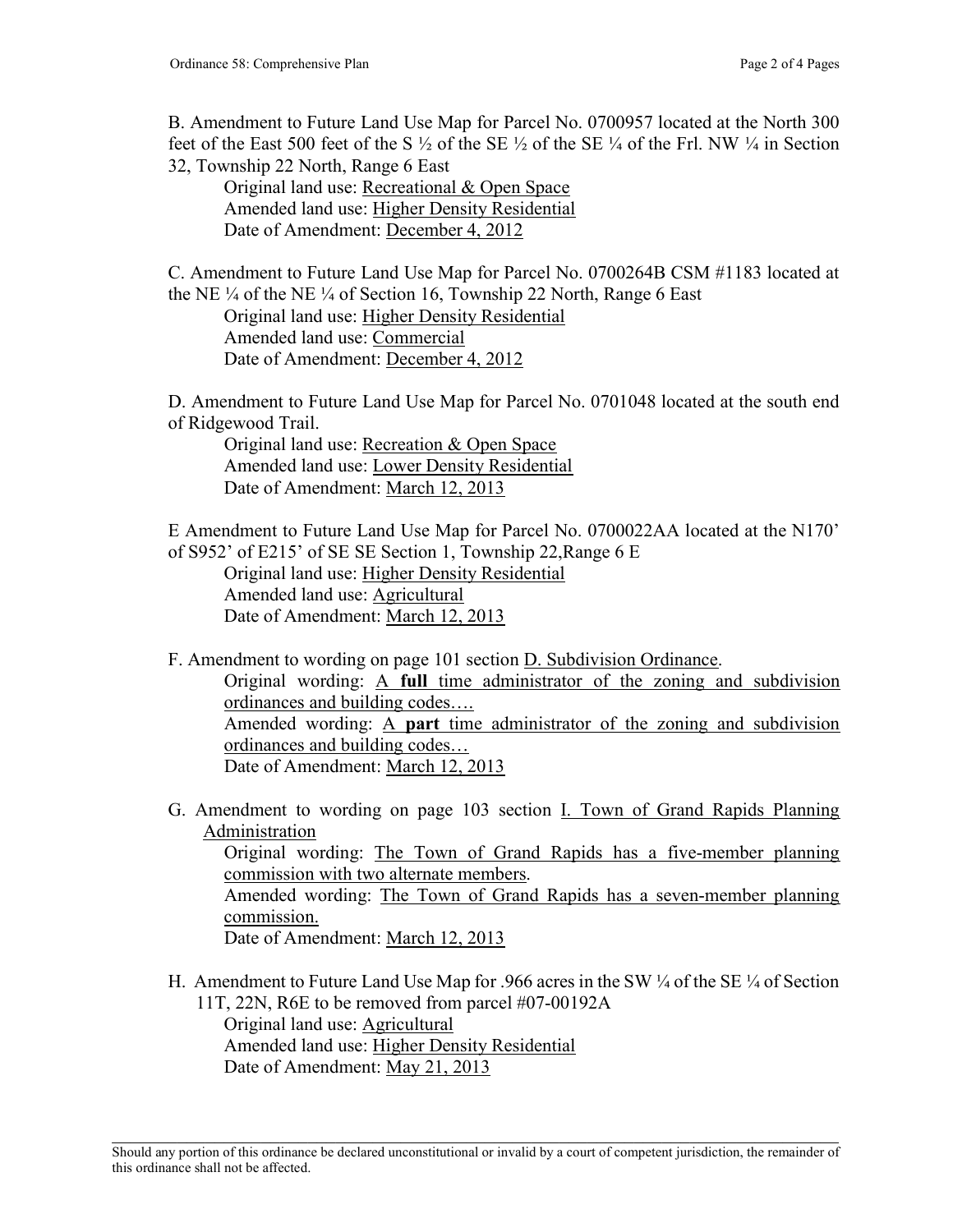- I. Amendment to Future Land Use Map for 6.12 acres, parcel #07-00682H located on Wazeecha Ave. across from  $52<sup>nd</sup>$  St. S. Original land use: Commercial Amended land use: Higher Density Residential Date of Amendment: June 11, 2013
- J. Amendment to Future Land Use Map for 22,651 sq. ft., parcel #07-00801HA located at 3535 16<sup>th</sup> Street South Original land use: Higher Density Residential Amended land use: Commercial Date of Amendment: July 28, 2015
- K. Amendment to Future Land Use Map for 184,041 sq. ft., parcel #07-01048 located at 2800 Ridgewood Trail Original land use: Recreation and Open Space Amended land use: Higher Density Residential Date of Amendment: May 12, 2020
- L. Amendment to Future Land Use Map for 174,240 sq. ft., parcel #07000033A located on corner of Hwy 54 E. and 52nd St. N. Original land use: Commercial / Agricultural Amended land use: Commercial Date of Amendment: July 15, 2020
- M. 10-year update Amendment to the Town's Comprehensive Plan as required by Section 66.1001(2)(i), Wisconsin Statutes Adopting Ordinance: 2021-15 Date of Amendment August 10, 2021
- N. Amendment to Future Land Use Map for 53.383-acre, parcel #0700043 located at Eagle Road Original land use: Higher Density Residential Amended land use: Agricultural Date of Amendment: September 14, 2021

This ordinance shall take effect from and after the date of its passage and publication as provided by law.

## **HISTORY**

Declaration/Ordinance/Resolution No Dated

RESOLUTION NO:

| 2012-32 | 04-December-2012 |
|---------|------------------|
| 2013-05 | 12-March-2013    |